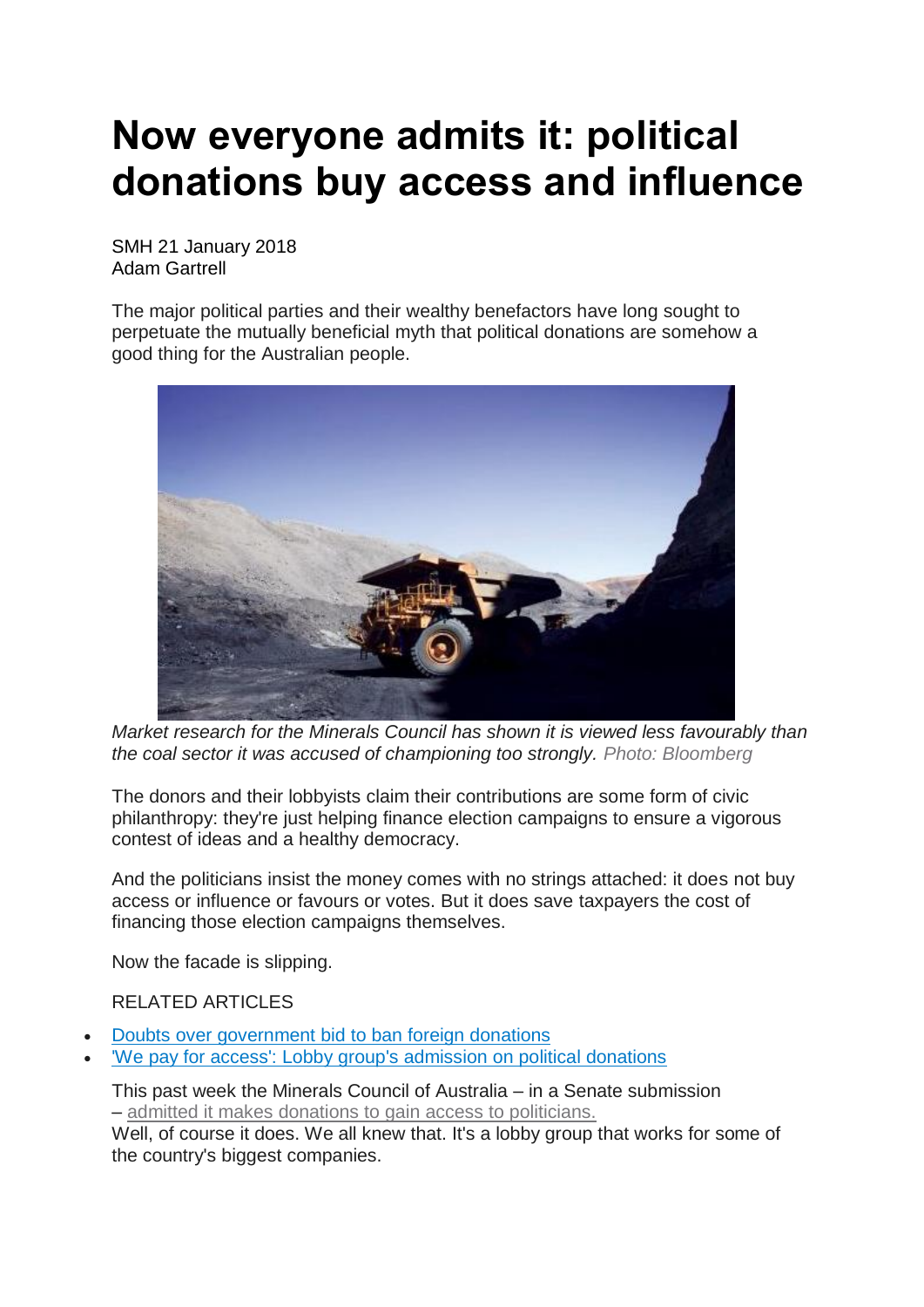Nonetheless, it was confronting – and maybe also a little refreshing – to hear them say it. Other prominent companies and groups sought to maintain the "supporting democracy" fiction in their submissions.



 *Finance Minister Mathias Cormann. Photo: Alex Ellinghausen*

Was it a deliberate decision to be more honest? A mistake that snuck into print? Or has the culture whereby the wealthy buy political access become so normalised that the players in this game now see it as entirely uncontroversial?

It's reminiscent of [comments](http://www.smh.com.au/federal-politics/political-news/doubts-over-whether-foreign-donations-ban-will-hurt--or-pass-legal-test-20171205-gzzb8p.html) made by Finance Minister Mathias Cormann last [month](http://www.smh.com.au/federal-politics/political-news/doubts-over-whether-foreign-donations-ban-will-hurt--or-pass-legal-test-20171205-gzzb8p.html) as the government announced its long-overdue crackdown on foreign donations: "Only Australians, Australian businesses, Australian organisations should be able to influence Australian elections via political donations."

Of course, Australians – be they companies, unions, activists, charities or individuals – can seek to influence politics. That's their democratic right.

But there's a difference between contributing to the marketplace of ideas and using buckets of money to directly line the coffers of the political parties in a bid to gain access and influence over policy.

By Cormann's own admission, donations bring influence. Logic follows then that the bigger the donation, the bigger the influence.

That's not to say donations always translate into policy changes that benefit the donor, or lead to lucrative government contracts.

But private money now so thoroughly undermines public trust in politics it is corroding the very foundations of our democracy.

Donations have become synonymous in the Australian mind with privileged access, shady deals and in some cases real corruption.